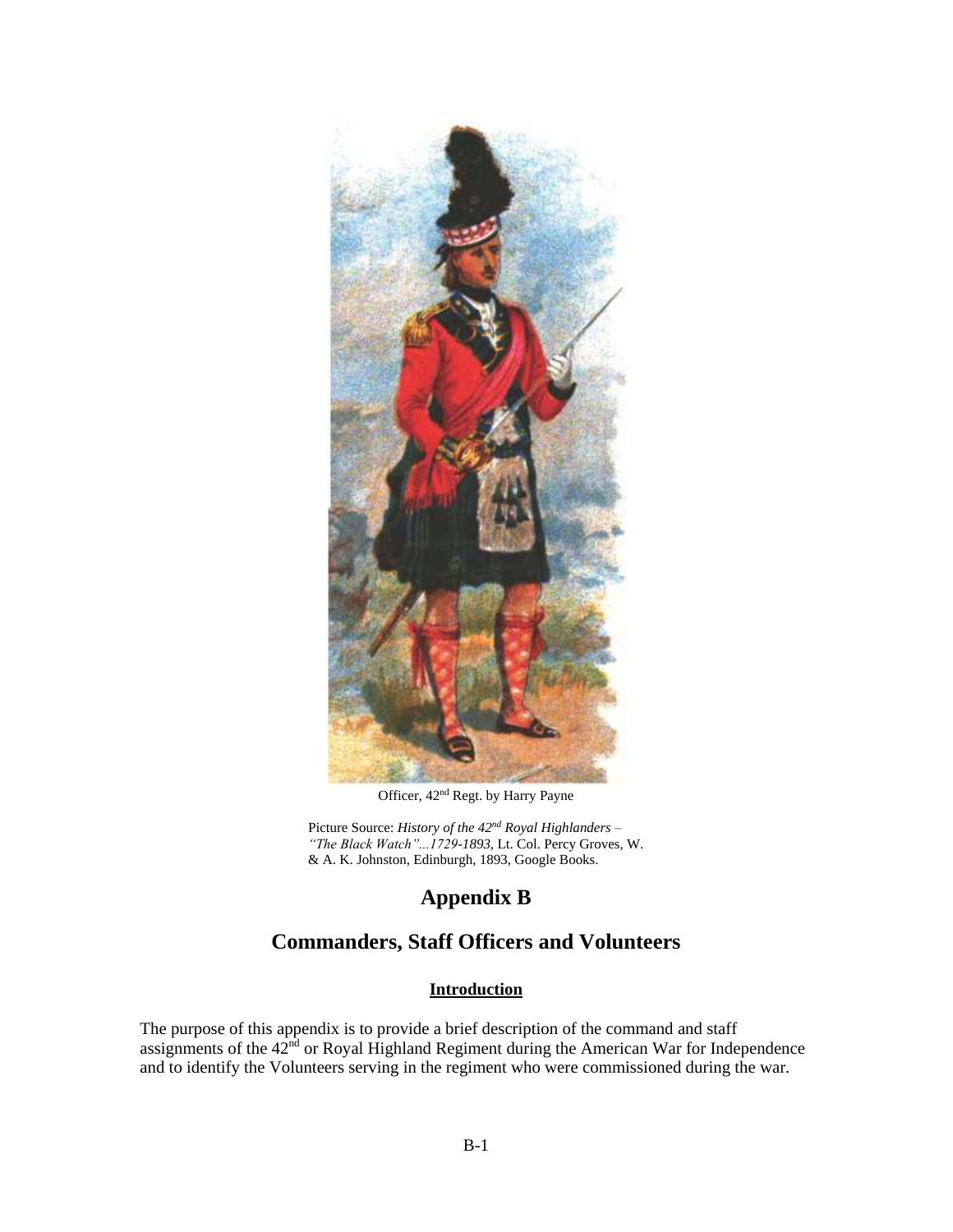The first section of the appendix identifies the officers and staff of the  $42<sup>nd</sup>$  Regt in America, which was termed the  $1<sup>st</sup>$  Battalion,  $42<sup>nd</sup>$  Regt. after a second battalion was raised in Scotland in 1779-1780 for service in South Africa and India. Because the large  $42<sup>nd</sup>$  Regt. was temporarily split into two provisional battalions on its arrival in America in 1776, the second section of this appendix explains the organization and identifies the command and staff assignments in those two temporary battalions where possible. The material is presented in three columns. The first identifies the officer or staff member's name, the second the period of service in the listed position and the final column notes the reason the officer or staff member left the assignment. Also provided are period definitions of the specific positions.

The third section identifies the Volunteers, serving in the ranks at their own expense until vacancies arose and were commissioned in the  $42<sup>nd</sup>$  Highlanders and other regiments during the American war.

The details of the officer's or staff member's service are provided in detail in Appendix A.

# **Command and Staff Assignments, 42nd or Royal Highland Regiment**

### **Colonel**

*"Colonel. The commander in chief of a regiment, either of horse, foot or dragoons, in England..."* (Ref.: *Military Dictionary*, London, 1778.)

| Name                                                                                   | Dates                        | <b>Reason for Departure</b> |  |
|----------------------------------------------------------------------------------------|------------------------------|-----------------------------|--|
| Colonel of the $42nd$ Regt. (1 <sup>st</sup> and $2nd$ Battalions after Mar. 21, 1780) |                              |                             |  |
| Gen. Lord John Murray                                                                  | Apr. 25, 1745 – May 26, 1787 | Died                        |  |

Note: Gen. Lord Murray, as a senior officer in the army, did not serve with the regiment in America.

#### **Lieutenant Colonels**

*"Lieutenant Colonel of Horse, Foot, or Dragoons. The second officer in a regiment, and should be a man of great experience; knowing how to attack or defend a post, lead the regiment in battle, and how to make a good retreat. He is to see the regiment kept to their exercise* [training], *and is to know the qualifications of all the officers of the regiment. In the absence of the colonel he commands the regiment..."* (Ref.: *Military Dictionary*, London, 1778.)

Name Dates Reason for Departure

| .                                                                          |                                                               | reason for <i>Departate</i> |
|----------------------------------------------------------------------------|---------------------------------------------------------------|-----------------------------|
| Lt. Colonel, $42nd$ Regt. (1 <sup>st</sup> Battalion after Mar. 21, 1780). |                                                               |                             |
| <b>Thomas Stirling</b>                                                     | Sept. 7, 1771 – Feb. 13, 1782 Promoted $71^{\text{st}}$ Regt. |                             |
| Charles Graham                                                             | Apr. 28, 1782 – Nov. 30, 1796 Promoted $5^{th}$ West          |                             |
|                                                                            |                                                               | India Regt.                 |

Lt. Colonel,  $2<sup>nd</sup>$  Battalion,  $42<sup>nd</sup>$  Regt. in Scotland and India (after Mar. 21, 1780). Norman MacLeod of MacLeod Mar. 21, 1780 – Aug. 11, 1786  $2<sup>nd</sup>$  Bn. became 73<sup>rd</sup> Regt.

Note: Lt. Col. MacLeod began the American war as a Captain in the 1<sup>st</sup> Battalion, 71<sup>st</sup> Highland Regt.

#### **Majors**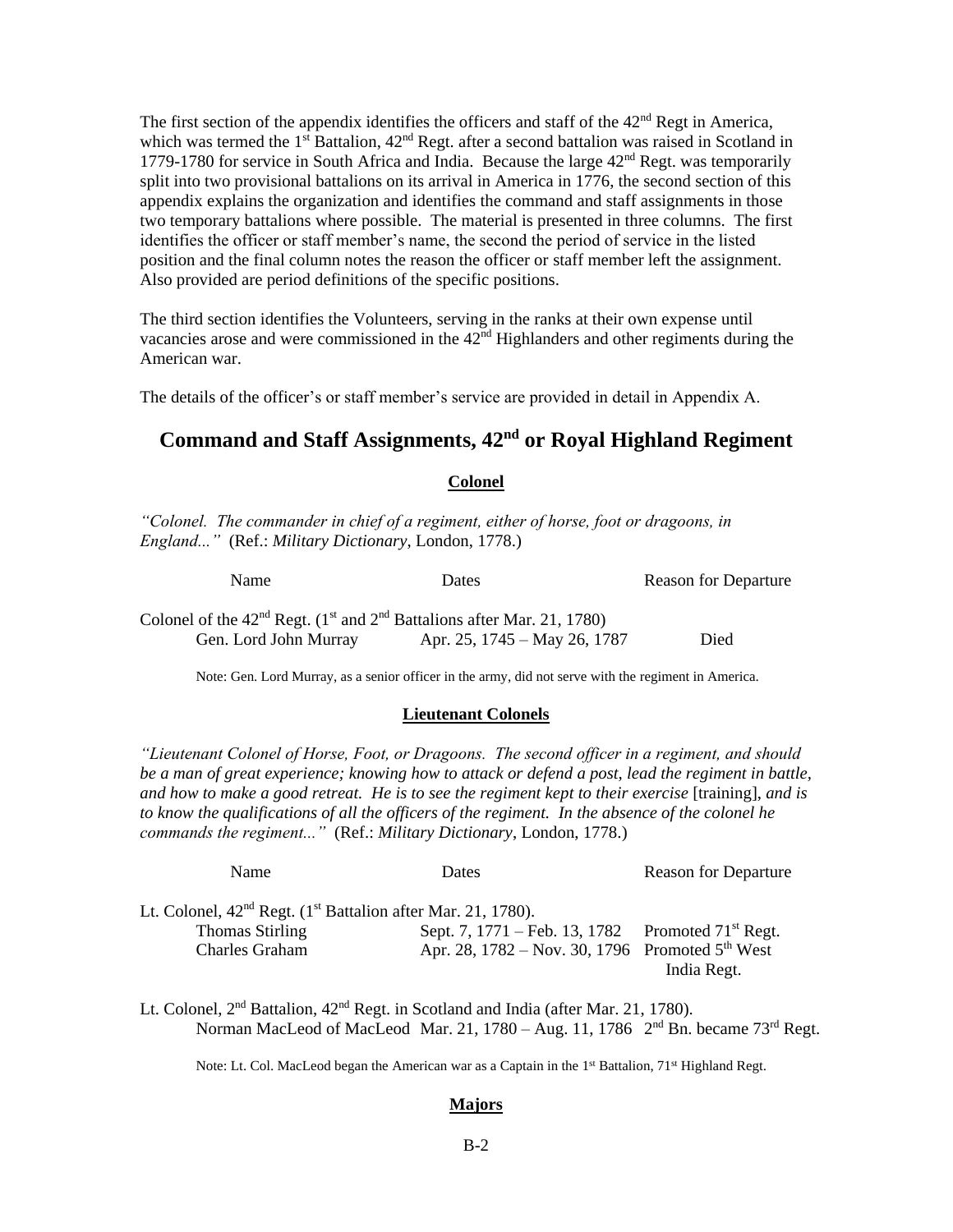*"Major of a Regiment of Horse or Foot, is the next officer to the lieutenant colonel, and generally made from the eldest captain. He is to take care that the regiment be well exercised, that it be drawn up in good order at a review, or upon a parade or any other occasion; to see it march in good order, and to rally it in case of it being broke. He is the only officer among the foot that is allowed to be on horseback in time of action, that he may be the readier to execute the colonel's orders, either in advancing or drawing off the regiment. He has an adjutant for his assistant." (*Ref.: *Military Dictionary*, London, 1778.)

| Name                                                                | Dates                                                                                              | <b>Reason for Departure</b>       |
|---------------------------------------------------------------------|----------------------------------------------------------------------------------------------------|-----------------------------------|
| Major, $42nd$ Regt. (1 <sup>st</sup> Battalion after Mar. 21, 1780) |                                                                                                    |                                   |
| William Murray                                                      | Sept. 7, 1771 – Oct. 5, 1777                                                                       | Promoted 27 <sup>th</sup> Regt.   |
| William Grant                                                       | Oct. 5, 1777 – Aug. 25, 1778                                                                       | Retired                           |
| <b>Charles Graham</b>                                               | Aug. 25, 1778 – Feb. 13, 1782                                                                      | Promoted 42 <sup>nd</sup> Regt.   |
| <b>Walter Home</b>                                                  | Apr. 28, 1782 – Mar. 16, 1791                                                                      | Retired                           |
|                                                                     | Majors 2 <sup>nd</sup> Battalion, 42 <sup>nd</sup> Regt. in Scotland and India after Mar. 21, 1780 |                                   |
| Patrick Graham                                                      | Mar. 21, 1780 – Oct. 23, 1781                                                                      | Died                              |
| John Campbell                                                       | Oct. 23, 1781 – Mar. 23, 1784                                                                      | Died                              |
| Hay Macdowal                                                        | Mar. 24, 1784 – Apr. 22, 1786                                                                      | Renamed as 73 <sup>rd</sup> Regt. |

### **Captains 42nd Regt. (Termed the 1 st Battalion after Mar. 21, 1780)**

*"Captain. The commander in chief of a company of foot or troop of horse or dragoons. He is to march, or fight, at the head of his company... A captain has the power of making serjeants and corporals in his own company. He ought to be very vigilant, and acquainted with the dispositions of all his men."* (Ref.: *Military Dictionary*, London, 1778.)

| Name                                    | Dates                          | <b>Reason for Departure</b>     |
|-----------------------------------------|--------------------------------|---------------------------------|
| Brev.-Maj. William Grant                | July 23, 1758 – Oct. 5, 1777   | Promoted 42 <sup>nd</sup> Regt. |
| <b>Alexander Donaldson</b>              | Mar. 31, 1770 – Dec. 19, 1777  | Promoted 76 <sup>th</sup> Regt. |
| Hon. George Mackenzie                   | Dec. 12, 1770 – Dec. 20, 1777  | Promoted 73 <sup>rd</sup> Regt. |
| Brev.-Maj. James M <sup>c</sup> Pherson | Sept. 1, 1771 – June 5, 1778   | Retired                         |
| <b>Charles Graham</b>                   | Sept. 7, 1771 – Aug. 25, 1778  | Promoted 42 <sup>nd</sup> Regt. |
| <b>Archibald Erskine</b>                | Sept. 7, 1771 – Dec. 6, 1778   | Promoted 22 <sup>nd</sup> Regt. |
| Brev.-Maj. John Smith                   | Jan. 14, 1775 – July 25, 1783  | Died                            |
| Brev.-Lt. Col. Duncan                   | Aug. 15, 1775 – Dec. 31, 1780  | Promoted 71 <sup>st</sup> Regt. |
| McPherson                               |                                |                                 |
| John M <sup>c</sup> Intosh              | Aug. 16, 1775 – Sept. 20, 1779 | Retired                         |
| <b>Charles Grant</b>                    | Mar. 20, 1776 – Oct. 1784      | Retired                         |
| John Peebles                            | Aug. 18, 1778 – Feb. 2, 1782   | Retired                         |
| James Campbell                          | Aug. 18, 1778 – Nov. 25, 1790  | Died                            |
| John Rutherfurd                         | Aug. 18, 1778 – Aug. 26, 1785  | Retired                         |
| George Dalrymple                        | Aug. 25, 1778 - Mar. 16, 1791  | Promoted 42 <sup>nd</sup> Regt. |
| Patrick Graham                          | Sept. 8, 1778 – Mar. 21, 1781  | Promoted in $2nd$ Bn.           |
| David Anstruther                        | Dec. 6, $1778 - Apr. 4$ , 1794 | Transfer to Indpt. Co.          |
| Hay Macdowal                            | Sept. 20, 1779 – Mar. 21, 1780 | Transferred to $2nd$ Bn.        |
| <b>Robert Potts</b>                     | July 27, 1783 – Feb. 22, 1793  | Retired                         |
| William Dickson of Kilbucho             | Feb. 2, 1782 – Jan. 24, 1795   | Promoted 42 <sup>nd</sup> Regt. |
|                                         |                                |                                 |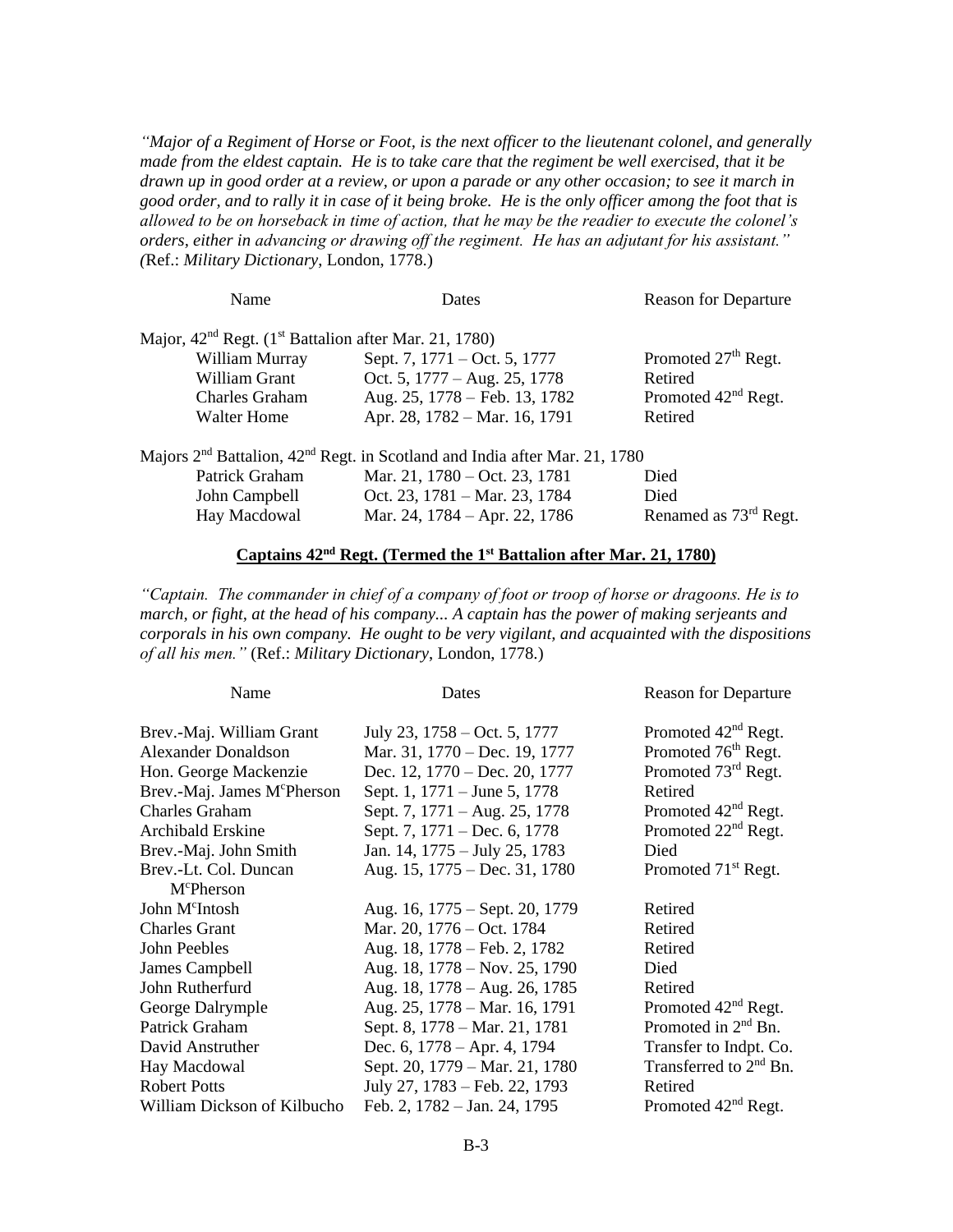### **Captain - Lieutenants**

*"Captain-Lieutenant. The commanding officer of the colonel's troop, or company, in every regiment. He commands as the youngest captain, tho' in reality he is only lieutenant, the colonel being himself captain..."* (Ref.: *Military Dictionary*, London, 1778.)

| Name                                                                                             | Dates                                                                                                                                                               | <b>Reason for Departure</b>                                                                                                            |
|--------------------------------------------------------------------------------------------------|---------------------------------------------------------------------------------------------------------------------------------------------------------------------|----------------------------------------------------------------------------------------------------------------------------------------|
| John M <sup>c</sup> Intosh<br>John Peebles<br>John Rutherfurd<br>Robert Potts<br>Robert Franklin | Aug. 16, 1775 – Oct. 5, 1777<br>Oct. 5, 1777 – Aug. 18, 1778<br>Aug. 18, 1778 – Dec. 31, 1780<br>Dec. 31, $1780 - July 27, 1783$<br>July 27, $1783 - Aug. 31, 1785$ | Promoted 42 <sup>nd</sup> Regt.<br>Promoted $42nd$ Regt.<br>Promoted 42 <sup>nd</sup> Regt.<br>Promoted 42 <sup>nd</sup> Regt.<br>Died |
|                                                                                                  |                                                                                                                                                                     |                                                                                                                                        |

#### **Staff or Warrant Officers**

#### **Chaplain**

*"Chaplain. The Chaplain to be indefatigable in his attention to the morals of the Corps; He is to consider it his indispensible duty by preceps and good example, to check the Spirit of Vice, and promote a love for virtue. He is to visit the Sick, administer consolation to the afflicted, and at his leasure hours pay a charitable regard to the School of the Battalion. – The Corps to attend divine Service regularly every Sunday..."* (Ref.: *Standing Orders 71st Highland Regt., June 3,*  1778, Transcribed by P. D. Albertsen, 71<sup>st</sup> Fraser's Highlanders Research Group, from Archibald Campbell's personal copy in the possession of Canna House, Canna Isle, Scotland.)

| Name                       | Dates                           |         |
|----------------------------|---------------------------------|---------|
| James M <sup>c</sup> Lagan | June 15, $1764 - Aug. 8$ , 1787 | Retired |

### **Adjutant**

*"...Adjutant. An officer who eases the major of the burthen of his duty, and performs it in his absence. He receives the orders every night from the brigade major; after which carrying them to the colonel, he delivers them out to the serjeants in the ring. When detachments are to be made, he gives the number to be furnished by each company, and assigns the hour and place of rendezvous. He also places the guards, distributes ammunition, &c..." (*Ref.: *Military Dictionary*, 1778.)

| <b>Name</b> | Dates                          | <b>Reason for Departure</b> |  |
|-------------|--------------------------------|-----------------------------|--|
| Hugh Fraser | Mar. 20, $1776 -$ Apr. 6, 1791 | Promoted $42nd$ Regt.       |  |

#### **Quarter Masters**

*"Quarter Master. The Quartermaster is Chargeable with all the Arms, Accoutrements, Clothing, Stores and Ammunition of the Battalion; of which he is to make regular entries in a set of Books, specifying the General State, together with the Receipts, and issues of every month in so regular a manner, that the Balance of Stores in his possession may be accurately ascertained on an sudden emergency, and deficiencies immediately replaced. He is to Regulate the distribution of*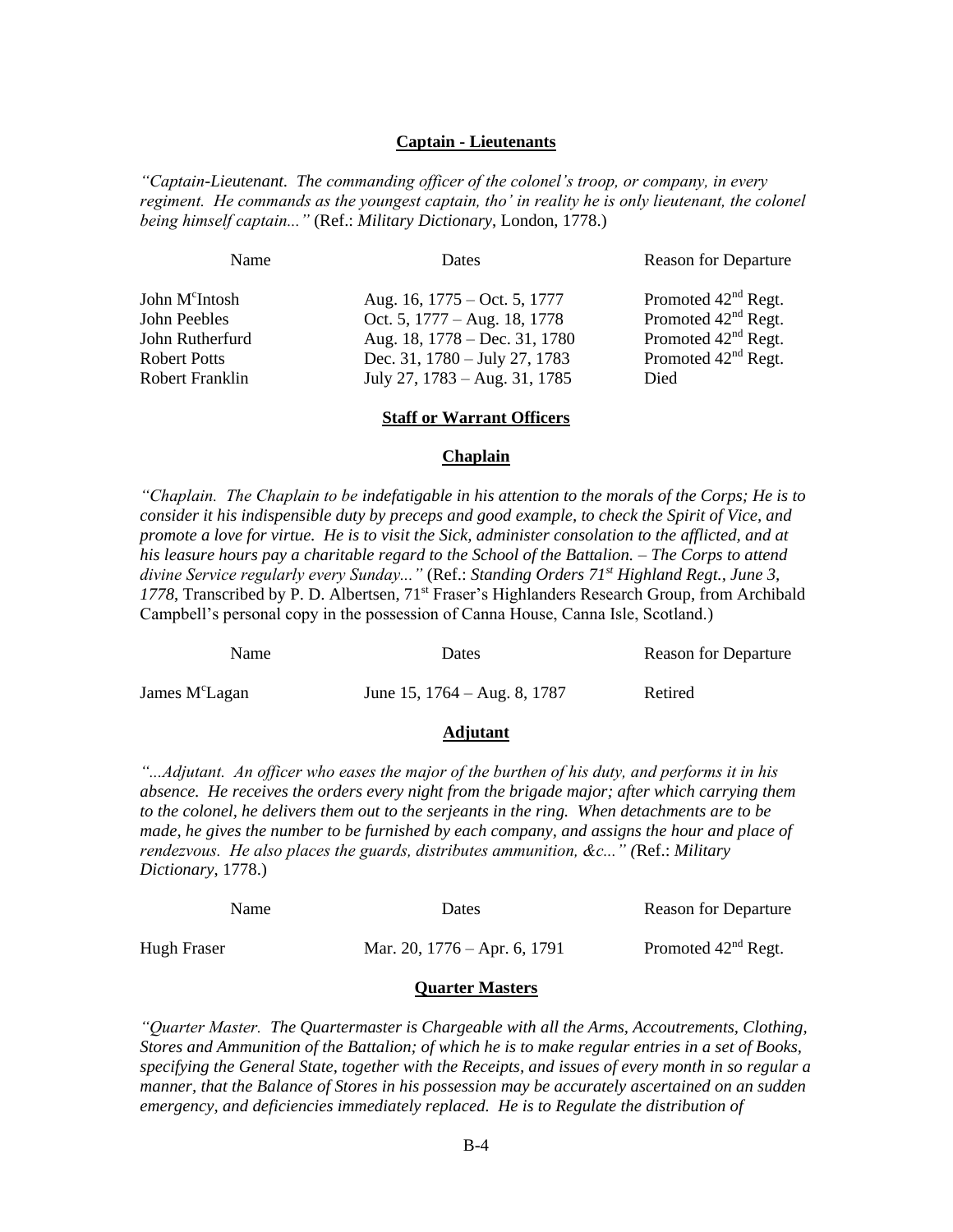*Carriages for the Baggage, Sick & Wounded; and to procede the march of the Battalion, for the purpose of clearing Roads, and for settling every necessary arrangement in Camp, Quarters or Cantonments. He is to receive and issue all articles of Coal, Wood, Forage, and Provisions; and is answerable that a strict attention be paid to their Quality, and Quantity, at the time of their being delivered. He is also answerable, that every means possible Shall be used to keep the Camp Cantonement and Quarters clean & wholesome. – The Pioneers and Camp Colourmen to be entirely under his direction."* (Ref.: *Standing Orders 71st Highland Regt.*, June 3, 1778, f. 5.)

| <b>Name</b>                | Dates                             |                        |
|----------------------------|-----------------------------------|------------------------|
| Colin Smith-               | Mar. 20, $1776 - Dec. 20$ , 1779  | Committed Suicide      |
| Hector M <sup>c</sup> Lean | Oct. 25, $1780 - Apr. 4$ , $1794$ | Promoted to Indpt. Co. |

#### **Surgeons**

*"Surgeons. The Surgeons or their Mates, must attend the Battalion on all General Parades, and Field Days, to be present at all punishments, and to give in to their respective Commanding Officers every Morning at troop beating, A return of the Sick and lame under their care; specifying the names of the men, and the Companies to which they belong ..."* (Ref.: *Standing Orders 71st Highland Regt*., June 4, 1778, f. 8.)

| Name                                 | Dates                                                           | <b>Reason for Departure</b>                 |  |
|--------------------------------------|-----------------------------------------------------------------|---------------------------------------------|--|
| Alexander Potts<br>William Robertson | Apr. 10, 1764 – Sept. 11, 1777<br>Sept. 11, 1777- June 18, 1793 | Promoted Gen. Hosp.<br>Promoted Hosp. Staff |  |
| <b>Surgeon's Mates</b>               |                                                                 |                                             |  |

| Name                                                                            | <b>Dates</b>                                                                                                                    | <b>Reason for Departure</b>                                                                                         |
|---------------------------------------------------------------------------------|---------------------------------------------------------------------------------------------------------------------------------|---------------------------------------------------------------------------------------------------------------------|
| William Robertson<br><b>Alexander Stewart</b><br>James Mitchell<br>Donald Smith | May 1, 1774 – Sept. 11, 1777<br>Aug. 25, 1775 – After June 1784<br>Sept. 13, 1777 – Apr. 4, 1778<br>Dec. $1778 - Oct. 26, 1782$ | Promoted 42 <sup>nd</sup> Regt.<br>Retired<br>Transfer to 37 <sup>th</sup> Regt.<br>Promoted 84 <sup>th</sup> Regt. |
|                                                                                 |                                                                                                                                 |                                                                                                                     |

## **Temporary Battalion Organization in America**

On June 25, 1775 the establishment or strength of the  $42<sup>nd</sup>$  or Royal Highland Regt. was increased to 46 officers and staff, 100 noncommissioned officers, 22 musicians and 1000 private men for a total of 1168 officers and men.<sup>1</sup> In June  $29<sup>th</sup>$  Lord John Murray was notified that the regiment would be increased by two more companies.

The Royal Highlanders were made up of twelve companies when the regiment prepared to embark for America in April 1776. Capt. Alexander Donaldson's 1<sup>st</sup> Additional Company and Capt. James M<sup>c</sup>Pherson's  $2<sup>nd</sup>$  Additional Company remained in Scotland on the Recruiting Service.

On arrival in America, Capt. Hon. George Mackenzie's 42nd Light Infantry Company was assigned to the composite  $1<sup>st</sup>$  Lt. Infantry Battalion and Capt. Charles Graham's  $42<sup>nd</sup>$  Grenadier Company was assigned to the composite 4<sup>th</sup> British Grenadier Battalion. Capt. John Smith's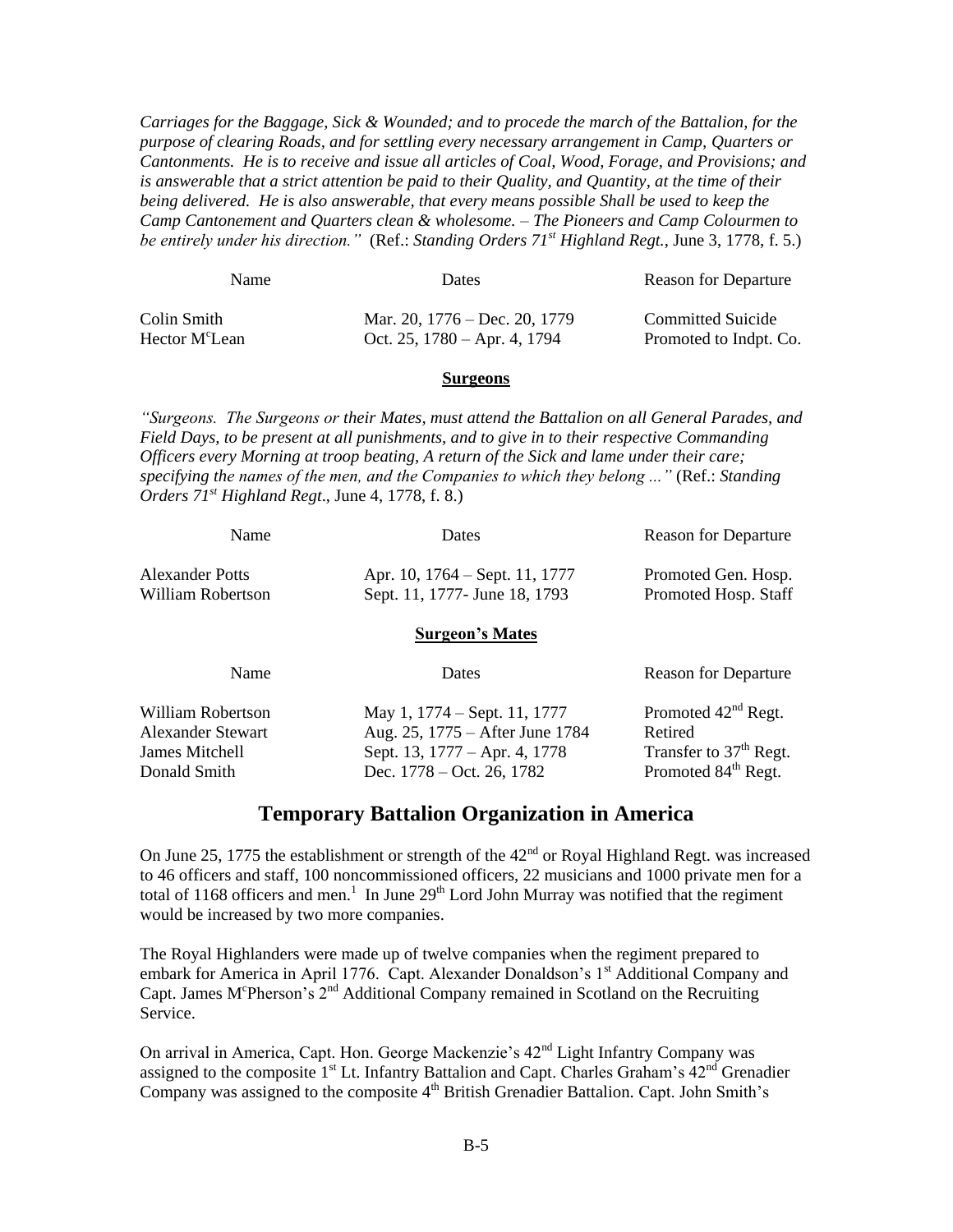battalion company on the transport *Oxford* was captured by an American warship while sailing to America.

With the size of the 42<sup>nd</sup> Regt. considerably larger the other British regiments, local army orders were issued to alter the regimental organization when it arrived in America. Commander-in-Chief Gen. Sir William Howe's Orders dated on Staten Island, New York at *"Dyker's ferry, 6th Aug<sup>t</sup> 1776"* directed that *"…The 42<sup>d</sup> Reg<sup>t</sup> to be formed into two battalions, under the Command of L<sup>t</sup> Col* [Thomas] *Stirling. –* [Brevet] *Major* [William] *Grant of that Regiment is appointed second Major to it...*"<sup>2</sup> Lt. Col. Stirling explained the new organization in a letter to his sister dated Aug. 9<sup>th</sup> where he wrote "...our Batt<sup>n</sup> is formed into two of which I am chief Major [William] *Murray commands the first and Major* [William] *Grant the 2<sup>d</sup> ...*"<sup>3</sup>

The seven remaining line companies were assigned to two provisional battalions, each with their own commander and battalion staff officers. Based on traditions of the army, the senior company (Gen. Lord John Murray's) was assigned to the 1<sup>st</sup> Battalion and the next company in seniority (Lt. Col. Thomas Stirling's) likely went to the second Battalion. Maj. William Murray's Company, as next in seniority would be assigned to the battalion he commanded and Brevet Major William Grant would then have his own company assigned to his battalion. The three remaining companies in rank order were Capt. Archibald Erskine's, Brevet-Maj. Duncan M<sup>c</sup>Pherson's and Capt. Charles Grant's, resulting in Erskine's and Grant's assigned to the 1<sup>st</sup> Battalion and M<sup>c</sup>Pherson's to the  $2<sup>nd</sup>$ . It is likely the provisional lbattalions were not reorganized each time a company commander was replaced due to the administrative burden that would ensue. Sometime after April 1777 Capt. Smith's company was reformed with recruits from Scotland and soldiers transferred from the other seven companies and was likely assigned to the lower strength second battalion.

Maj. Murray's 1<sup>st</sup> Battalion kept the existing regimental staff officers in his battalion. Brevet-Maj. Grant's 2<sup>nd</sup> Battalion had no staff officers until General Orders dated at *" Head Quarters Staten Island 19th Aug<sup>t</sup> 1776"* announced *"…L<sup>t</sup> John Rutherford is appointed adjutant and Serj<sup>t</sup> Ja*<sup>*s*</sup> *Stirling to do the duty of Q<sup><i>r*</sup> *M<sup>r</sup>* [Quartermaster] *to the 2<sup>d</sup> Batt<sup>n</sup> of the 42<sup>d</sup> Reg<sup>t</sup>." <sup>4</sup>* 

There are considerable gaps in the understanding of these temporary battalions based on the limited existing documentation of the organization. The commanders of the two battalions remained the same until Maj. Murray was promoted into another regiment in Oct. 1777. At that time it appears that Maj. William Grant retained his command of the  $2<sup>nd</sup>$  Battalion, leaving command of the  $1<sup>st</sup>$  Battalion to the senior captain. Because documentation of captain assignments to the two battalions has not been located, the senior captain of the  $1<sup>st</sup>$  battalion during the period Oct. 1777 to Aug. 1778 cannot be identified. However, when Maj. Grant retired that month Maj. Charles Graham assumed command of the 1<sup>st</sup> Battalion, and the command of the 2nd Battalion went to the senior captain of that battalion. From an analysis of the "WEEKLY STATE of *The Two Battalions of the 42<sup>d</sup> or Roy<sup>l</sup> H R<sup>t</sup>* of Foot, Commanded by *Major Charles Graham 22<sup>d</sup> April 1780<sup>1</sup>*<sup>5</sup> at Charleston, South Carolina the commander of the 2<sup>nd</sup> Battalion can be derived to be Capt. John Smith at that period. Capt. Smith returned from the Lt. Infantry Company on Dec. 5, 1779, likely to assume command of the  $2<sup>nd</sup>$  Battalion.

Although General Orders issued by the Commander-in-Chief established the two battalions, no similar order was ever issued to counter that original order. General Orders were issued at the end of the war, effective Aug. 25, 1783, to reduce the regiment and it is likely the consolidation took place at that time.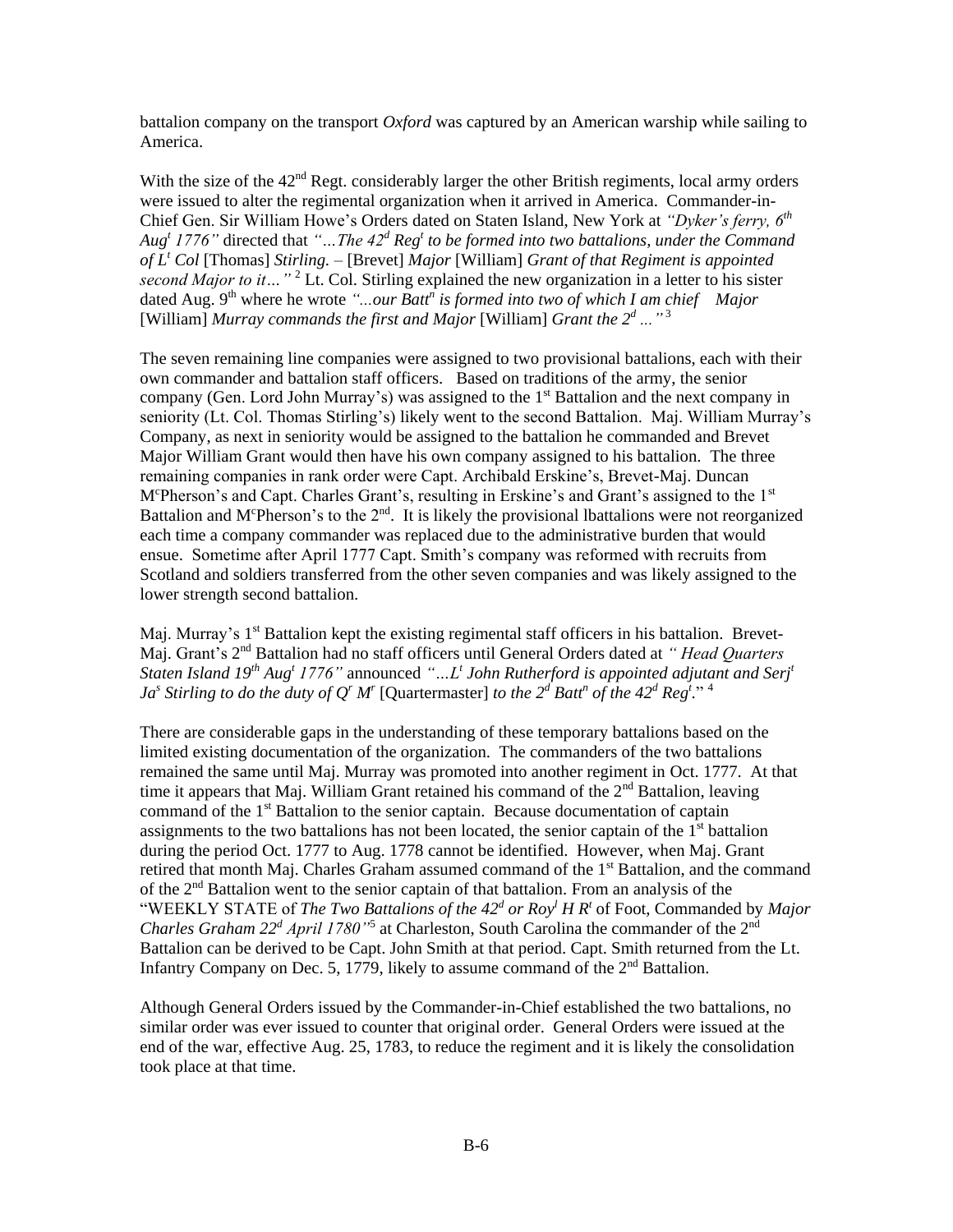The  $2<sup>nd</sup>$  Battalion formed under Brevet-Maj. Grant in America should not be confused with the "official" 2<sup>nd</sup> Battalion, 42<sup>nd</sup> Regt. under Gen. Lord Murray and Lt. Col. Norman MacLeod of Macleod that was formed in 1779-1780. That battalion sailed for South Africa and India in 1781 and was eventually renamed as the  $73<sup>rd</sup>$  Highland Regt. in 1786.

Notes:

- 1. *"Establishment of the 42<sup>d</sup> ./or Royal Highland/ Regiment of Foot from 25th. June 1775"* at TNA, *War Office Out-Letters, General Letters, July 1775-Nov. 1775* at WO 4/94, pp. 130-131 (f. 68).
- 2. *"Orderly Book, 4th Batt<sup>n</sup> Grenadrs, 4th Battalion Grenadiers."*
- 3. National Records of Scotland, Inventory Acc. 12290, *Additional papers of the family of Graham of Airth, and other related families, notably (Graham) Stirling of Ardoch and Strowan, and Stirling of Kippendavie*, Box 1, Folder 3: Sir Thomas Stirling of Ardoch and Strowan (5) 1776-1807.
- 4. *"Orderly Book, 4th Batt<sup>n</sup> Grenadrs, 4th Battalion Grenadiers."*
- *5.* "*WEEKLY STATE* of *The Two Battalions of the 42<sup>d</sup> or Roy<sup>l</sup> H R<sup>t</sup>* of Foot, Commanded by *Major Charles Graham 22<sup>d</sup> April 1780"*in the Sir Henry Clinton Papers, William Clements Library.

## **Command and Staff Assignments 1st and 2nd (Provisional) Battalions, 42nd or Royal Highland Regt. in America, Aug. 1776 – Oct. 1783**

|                           | <b>Names</b>                                                                    | Dates                                                                                                                         | <b>Reason for Departure</b>                                                                          |
|---------------------------|---------------------------------------------------------------------------------|-------------------------------------------------------------------------------------------------------------------------------|------------------------------------------------------------------------------------------------------|
| 1 <sup>st</sup> Battalion |                                                                                 |                                                                                                                               |                                                                                                      |
| Major                     | William Murray<br>Senior Captain<br><b>Charles Graham</b><br><b>Walter Home</b> | Aug. 6, 1776 – Oct. 5, 1777<br>Oct. 5, 1777 – Aug. 25, 1778<br>Aug. 25, 1778 – Feb. 13, 1782<br>Apr. 28, 1782 – Aug. 25, 1783 | Promoted 27 <sup>th</sup> Regt.<br>Promoted 42 <sup>nd</sup> Regt.<br><b>Battalions</b> consolidated |
| Adjutant                  | <b>Hugh Fraser</b>                                                              | Mar. 20, 1776 – Aug. 25, 1783                                                                                                 | <b>Battalions</b> consolidated                                                                       |
| Quartermaster             | Colin Smith<br>None<br>Hector M <sup>c</sup> Lean                               | Mar. 20, 1776 – Dec. 20, 1779<br>Dec. 20, 1779 – Oct. 25, 1780<br>Oct. 25, 1780 – Aug. 25, 1783                               | Died<br><b>Battalions</b> consolidated                                                               |
| 2 <sup>nd</sup> Battalion |                                                                                 |                                                                                                                               |                                                                                                      |
| Majors                    | William Grant<br>Senior Captain<br>Capt. John Smith<br>Senior Captain           | Aug. 6, 1776 - Aug. 25, 1778<br>Aug. 25, 1778 – Dec. 5, 1779<br>Dec. 5, 1779 – July 25, 1783<br>July 25, 1783 – Aug. 25, 1783 | Retired<br>Died<br><b>Battalions</b> consolidated                                                    |
| Adjutants                 | Lt. John Rutherfurd<br>Sgt. Maj. James Rose                                     | Aug. 19, 1776 – Aug. 31, 1779<br>Aug. 31, 1779 - Aug. 25, 1783                                                                | Promoted 42 <sup>nd</sup> Regt.<br><b>Battalions</b> consolidated                                    |
| Quartermaster             | Sgt. James Stirling<br>Sgt. Hector M <sup>c</sup> Lean<br>Unknown               | Aug. 19, 1776 – Nov. 22, 1778<br>Nov. 22, 1778 – Oct. 25, 1780<br>Oct. 25, 1780 - Aug. 25, 1783                               | Promoted $42nd$ Regt.<br>Promoted 42 <sup>nd</sup> Regt.<br><b>Battalions</b> consolidated           |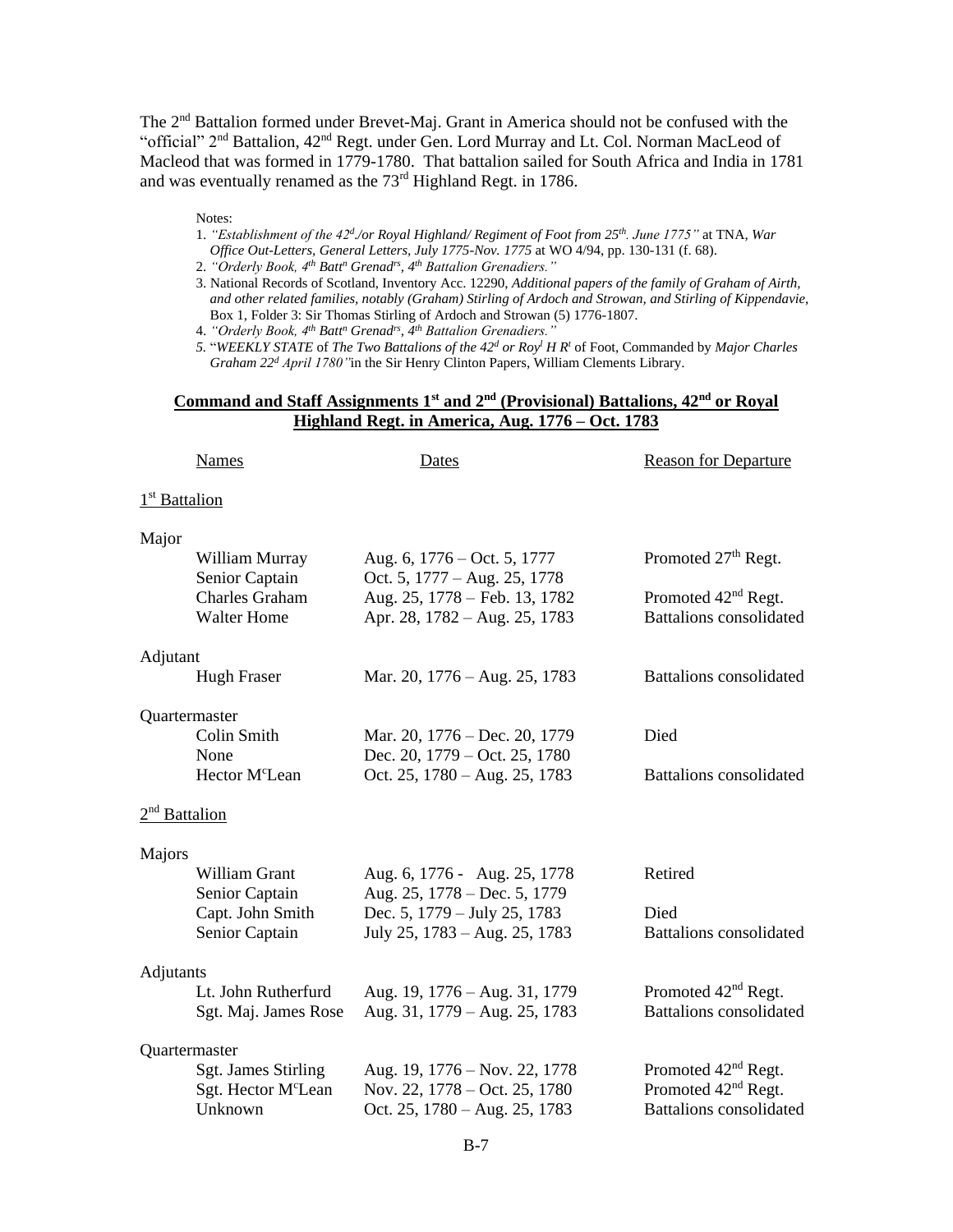## **Volunteers**

*"Volunteers. Gentlemen, who, without any certain post, pay or employment, in the forces of command, put themselves at their own expence upon warlike expeditions, and run into dangers only to gain honour and employment."* (Ref.: *Military Dictionary*, 1778.)

| <b>Volunteer</b>            | <b>Date</b>    | <b>Promotion</b>                                                 |
|-----------------------------|----------------|------------------------------------------------------------------|
| <b>Alexander Fraser</b>     | Dec. 28, 1775  | Promoted 71 <sup>st</sup> Regt.                                  |
| Allan M <sup>c</sup> Lean   | Aug. 27, 1776  | Promoted 42 <sup>nd</sup> Regt.                                  |
| <b>Alexander Brodie</b>     | Sept. 15, 1776 | Promoted 10 <sup>th</sup> Regt.                                  |
|                             |                | ["Inlisted $23d$ Feb <sup>y</sup> 1776"]                         |
| Alexander Innes             | Sept. 21, 1776 | Promoted 42 <sup>nd</sup> Regt.                                  |
| Neil Stewart                | Feb. 23, 1777  | Promoted King's Orange Rangers                                   |
| <b>Sgt. James Stirling</b>  | Apr. 22, 1777  | Promoted 42 <sup>nd</sup> Regt.                                  |
| George MacKenzie            | Sept. 12, 1777 | Promoted 27th Regt.                                              |
| George Campbell             | Sept. 27, 1777 | Promoted 42 <sup>nd</sup> Regt.                                  |
|                             |                | ["Inlisted $24th$ June"]                                         |
| William McDonald            | Oct. 5, 1777   | Promoted 42 <sup>nd</sup> Regt.                                  |
| William MacIntosh           | Nov. 3, 1777   | Promoted 71 <sup>st</sup> Regt.                                  |
| Jonathan Anderson           | Nov. 19, 1777  | Promoted [possibly 40 <sup>th</sup> Regt.]                       |
|                             |                | ["Inlisted $25th$ June $1777$ "]                                 |
| <b>Alexander Grant</b>      | Mar. 18, 1778  | Promoted 42 <sup>nd</sup> Regt.                                  |
| Kenneth Calendar            | Aug. 3, 1778   | Promoted 42 <sup>nd</sup> Regt.                                  |
| <b>William Frazer</b>       | Aug. 3, 1778   | Promoted 42 <sup>nd</sup> Regt.                                  |
| Dugal Campbell              | Oct. 18, 1778  | Promoted 42 <sup>nd</sup> Regt.                                  |
| John Robertson              | Oct. 19, 1778  | Promoted 42 <sup>nd</sup> Regt.                                  |
| David Sutherland            | Feb. 2, 1779   | Promoted 42 <sup>nd</sup> Regt.                                  |
| <b>James Alston</b>         | Aug. 24, 1779  | Promoted 42 <sup>nd</sup> Regt.                                  |
| William Frazer              | Aug. 25, 1779  | Promoted 42 <sup>nd</sup> Regt.                                  |
| Sgt. John Stewart           | Nov. 5, 1779   | Promoted 2 <sup>nd</sup> Bn., 42 <sup>nd</sup> Regt. but thought |
|                             |                | dead in New York. Had been captured by                           |
|                             |                | rebels and later escaped.                                        |
| William Fraser              | Feb. 13, 1780  | Promoted 42 <sup>nd</sup> Regt.                                  |
| John Macpherson             | Mar. 27, 1780  | Promoted 2 <sup>nd</sup> Bn., 42 <sup>nd</sup> Regt.             |
| William Edmunstoune         | Dec. 31, 1780  | Promoted 42 <sup>nd</sup> Regt.                                  |
| William Macleod,            | Sept. 29, 1781 | Promoted 20 <sup>th</sup> Regt.                                  |
| Brevet-Adj. James Rose      | Jan. 1, 1781   | Promoted 42 <sup>nd</sup> Regt.                                  |
| Donald M <sup>c</sup> Niven | May 4, 1782    | Promoted 42 <sup>nd</sup> Regt.                                  |
| William Campbell            | Apr. 29, 1783  | Promoted British Legion                                          |

**Volunteers Promoted from the 42nd or Royal Highland Regiment**

#### **Volunteer Correspondence**

## **Letter from Secretary at War Viscount Barrington to Lt. Col. Thomas Stirling, 42nd Regt., to Discharge Volunteer Alexander Fraser, London, Dec. 28, 1775**

War Office 28<sup>th</sup> Dec<sup>r</sup> 1775

Sir,

Major Gen<sup>1</sup> [Simon] Fraser having named for an Ensigncy in His Regiment, Alexander Fraser /Son of Simon Fraser Erchit/ who now carries Arms in the Grenadier Company of the 42<sup>d</sup> /or R.H./ Reg<sup>t</sup> of Foot, under your command, I am to signify to you H.M.P. [His Majesty's Pleasure] that you give the said Alexander Fraser his Discharge.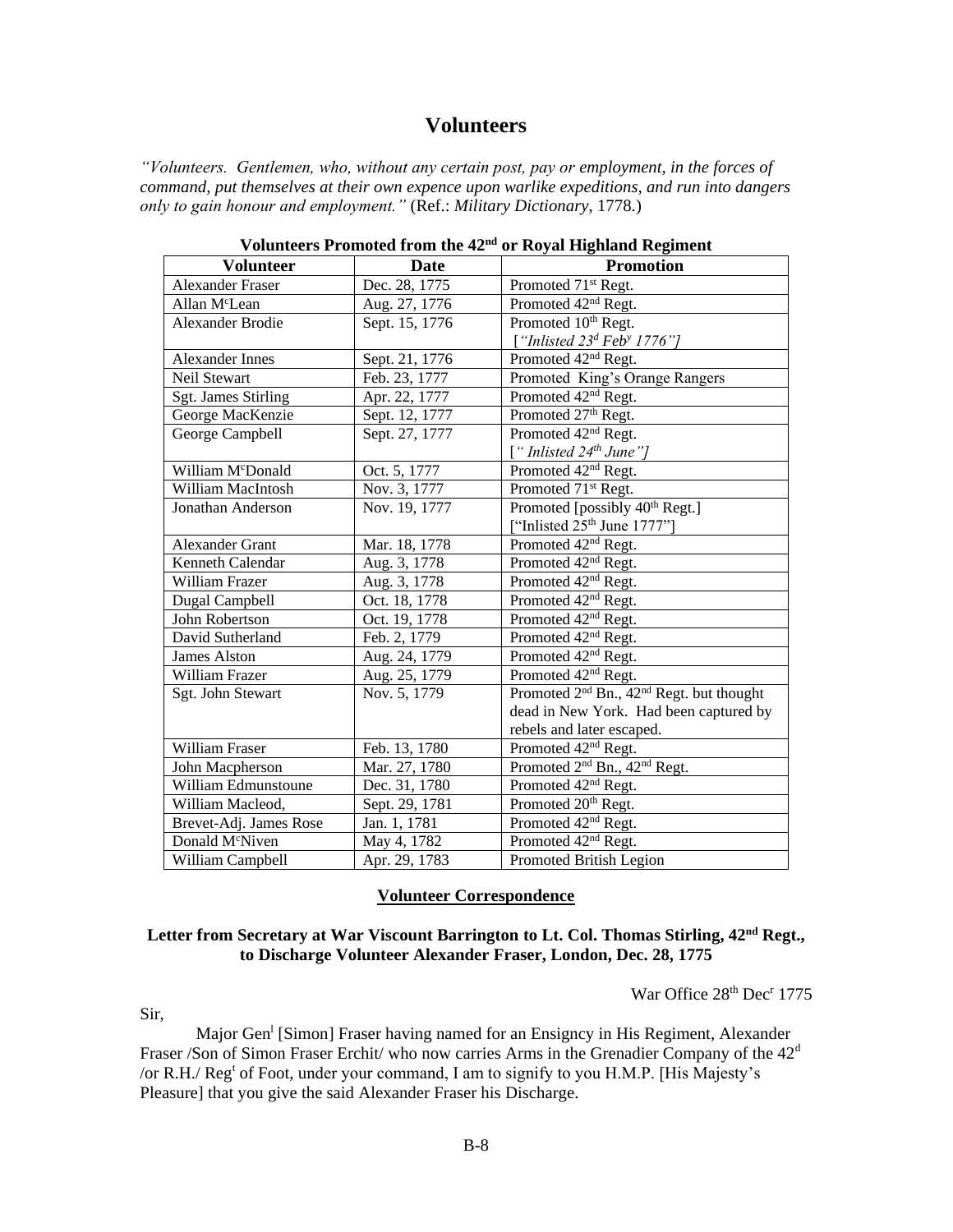I have the honor to be

Lieut. Colo Stirling, or Sir &c Officer commanding the  $42<sup>d</sup>$  Barrington /or R.H./ Reg<sup>t</sup> of Foot,

at Glasgow –

Source and Note: TNA, *Secretary at War, Out Letters*, WO 4/95, p. 287. Maj. Gen. Simon Fraser was Colonel of the 71<sup>st</sup> Regt., known as Fraser's Highlanders.

## **Letter from Gen. Lord John Murray, Col., 42nd Regt. to Secretary at War Viscount Barrington, Recommending Vol. Neil Stewart for an Ensigncy, Glasgow, Apr. 15, 1776**

My Lord

I have the honor to Acquaint your Lordship that in consequence of  $L^t$  Gen<sup>1</sup> S<sup>r</sup>. Ja<sup>s</sup>. Ad Oughton orders the battalion of the  $42<sup>d</sup>$  or Royal Highland Reg<sup>t</sup>. of Foot marched this Morning to Greenock about 24. miles where they were ordered to embark on their arrival this day… on the occasion that Lieu<sup>t</sup>. [William] Rose should be Superceded, I humbly beg leave that the Succession may go in the Battalion, and that Ensign Alex<sup>r</sup>. M<sup>c</sup>Kenzie be appointed Lieu<sup>t</sup>. in his place, who has been above fourteen years an Ensign in the Army, was Lieu<sup>t</sup> for two or three Months, be again appointed Lieu<sup>t</sup>. vice [William] Rose and Neill Stewart Gen<sup>t</sup>. a Volunteer who is gone with the battalion this morning, an Atholl Gentleman  $\&$  a handsome Man, be appointed if it is His Majestys Pleasure to be Ensign vice M<sup>c</sup>Kenzie... I have the honor to be

|                      | My Lord                                                                    |
|----------------------|----------------------------------------------------------------------------|
| Glasgow $15th$ April | Your Lordships most humble $\&$ most obed <sup>t</sup> Serv <sup>t</sup> . |
| 1776.                | John Murray                                                                |

Source and Note: TNA, *War Office In-Letters: 3. General Correspondence: b. Series II: M-R, 1776* at WO 1/993. *"Neill Stewart Gen<sup>t</sup>. a Volunteer"* was not promoted by the War Office at this time, but accepted a commission on Feb. 23, 1777 in Brig. Gen. Oliver DeLancey's Provincial Corps.

## **General and 4th British Grenadier Battalion Orders on Volunteers, New York, Sept. 18, 1776**

Head  $Q^{rs}$  New York Island  $18^{th}$  Sept<sup>r</sup> 1776...

A Return of Volunteers & to what Corps Attach'd with their respective dates of Service to be given in tomorrow at Orderly time –

 $B:O:$ ) ...

Those Gentlemen that call themselves Volunteers, having been sent to the  $4<sup>th</sup>$  Batt<sup>n</sup> as Private Soldiers it is the Majors Orders that they attend all Parades & are not exempt from any duty; Duties of fatigue they are at liberty to exchange with the Men …

Source*: "Orderly Book, 4th Batt<sup>n</sup> Grenadrs, 4th Battalion Grenadiers"* in "13 notebooks containing the journal of Lt. [latterly Capt.] John Peebles of the 42<sup>nd</sup> or Royal Highland Regiment, during the American War of Independence," National Records of Scotland, at GD 21/492/2, *Papers of the Cuninghame Family of Thorntoun, 1776-1782*, Edinburgh. The 4 th British Grenadier Battalion consisted of the 42nd Grenadier Co. and the two 71st Highland Regt. Grenadier Companies.

**Letter from Gen. Lord John Murray, Col., 42nd Regt. to Secretary at War Viscount Barrington, Forwarding a Return from the 42nd Regt., Bannercross, Dec. 28, 1776**

My Lord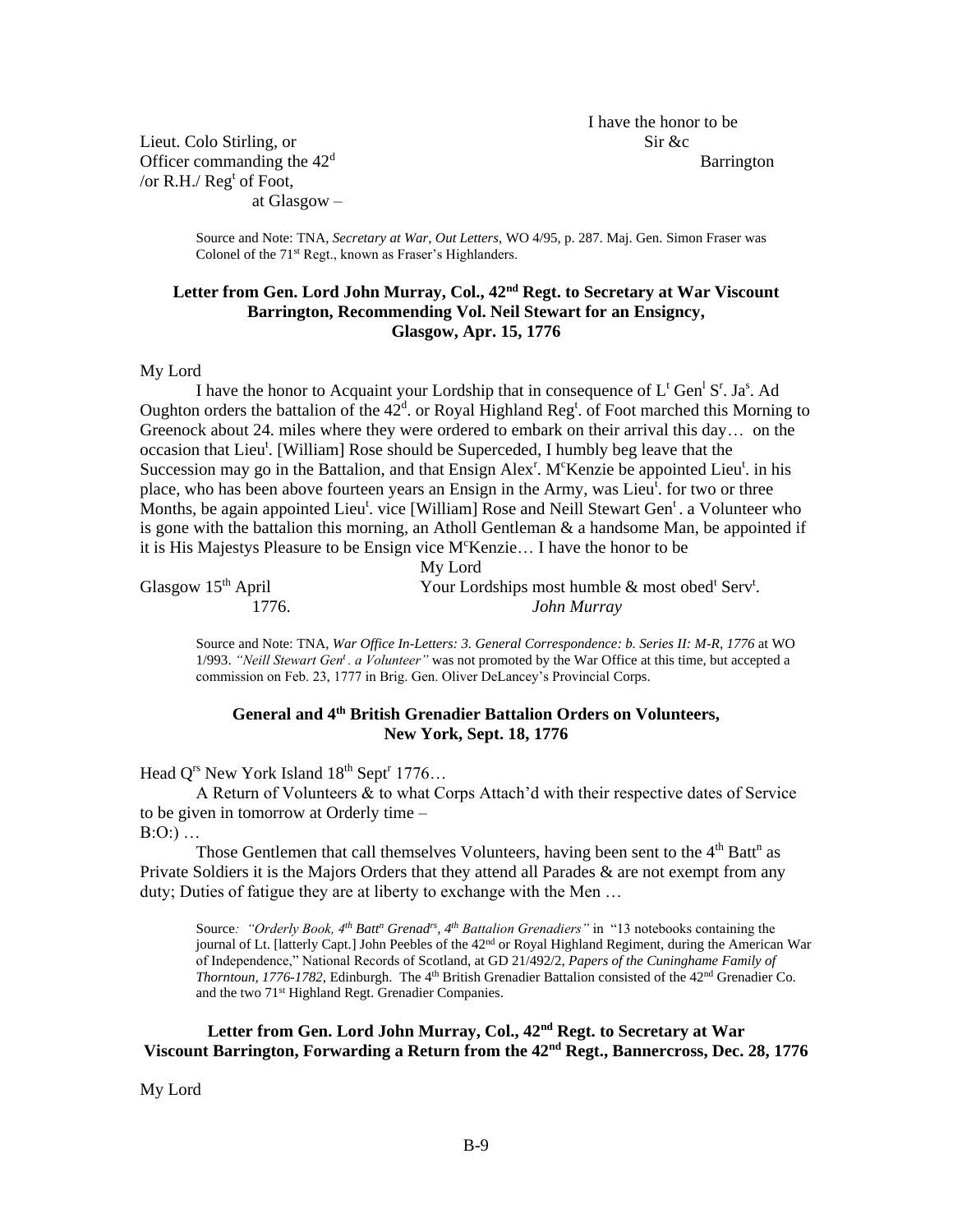I have the honor to acquaint your Lordship have received a letter from Lieu<sup>t</sup>. Colonel [Thomas] Stirling inclosing a Return, the first I have had Since the Royal Highland Reg<sup>t</sup>. Sailed from Greenock, dated Camp at White Plains  $31<sup>st</sup>$ . Oct<sup>r</sup>… I have the honor to be with the Greatest Regard

My Lord Banner cross Your Lordships most faithfull and most obedient Serv<sup>t</sup>.  $John Murray$ 

 $28<sup>th</sup>$ . Dec<sup>r</sup>. 1776.

[Enclosure]

## Extract Return  $42^d$ . or Royal Highland Reg<sup>t</sup>. Dated Camp at White Plains  $31^{st}$ . October 1776...

Promotions…

Volunteer [Allan] M<sup>c</sup>Lean from 43. Ensign vice [Alexander] Grant  $D^{\circ}$ . [27<sup>th</sup>. August 76] {date

- $D^{\rm o}$ Neill Stewart appointed Lieu<sup>t</sup>. in Gen [Oliver] Delancys Corps.
- D o Alex<sup>r</sup>. Brodie appointed Ensign by purchase in  $10^{th}$ . foot....

Source and Notes: TNA, *War Office In-Letters: 3. General Correspondence*: b. Series II: M-R, 1776 at WO 1/993. The report may be in error regarding the Provincial unit for Vol. Neill Stewart. A Lt. of that name was commissioned in the King's Orange Rangers on Dec. 31, 1776.

### **General Order Issued for Listing of Volunteers, Brunswick, New Jersey, May 3, 1777** Head Quarters Brunswick  $3<sup>d</sup>$  May 1777...

The Commander in chief orders a Return of the Volunteers of the Army with the dates of their Respective Service to be given in as Soon as Possible.

Source: *William Howe orderly book*, Great Britain. Army, 1776-1778, William L. Clements Library, Univ. of Mich.

## **Vol. William M<sup>c</sup>Donald Promoted to Ensign, 42nd Regt., Philadelphia, Oct 31, 1777**

[Gen. Sir William Howe's Orders] Head Quarters Philadelphia 31<sup>st</sup> Oct. 1777...

The Commander in Chief has been pleased to make the following Promotions…

42<sup>d</sup> Regiment. ..

William M<sup>c</sup>Donald, Volunteer, to be Ensign vice  $[Gavin]$  Drummond promoted  $\frac{1}{5}$  S<sup>th</sup> Oct. 1777…

Source and Note: "The Kemble Papers." Sixteen year old William M<sup>c</sup>Donald was the son of Lt. John Macdonald who retired at the same time to take a Majority in the Maryland Loyalists.

## **Promotion Orders Vol. Alexander Grant, 42nd Regt., Philadelphia, Mar. 19, 1778**

[Gen. Sir William Howe's Orders] Head Quarters Philadelphia 19<sup>th</sup> March 1778. The Commander in Chief has been pleased to make the following Promotions:

 $42^d$  Regiment...

Alexander Grant, Volunteer, to be Ensign vice [David] Crawford Promoted } 18<sup>th</sup> March 1778

Source: "The Kemble Papers."

**Excerpt of Letter from Gen. Sir William Howe, Commander-in-Chief, North America, to Secretary at War Viscount Barrington and Memorial of Lt. Col. Thomas Stirling, 42nd Regt. to Correct Commission Dates for Officers of the Regiment, Philadelphia, May 6, 1778**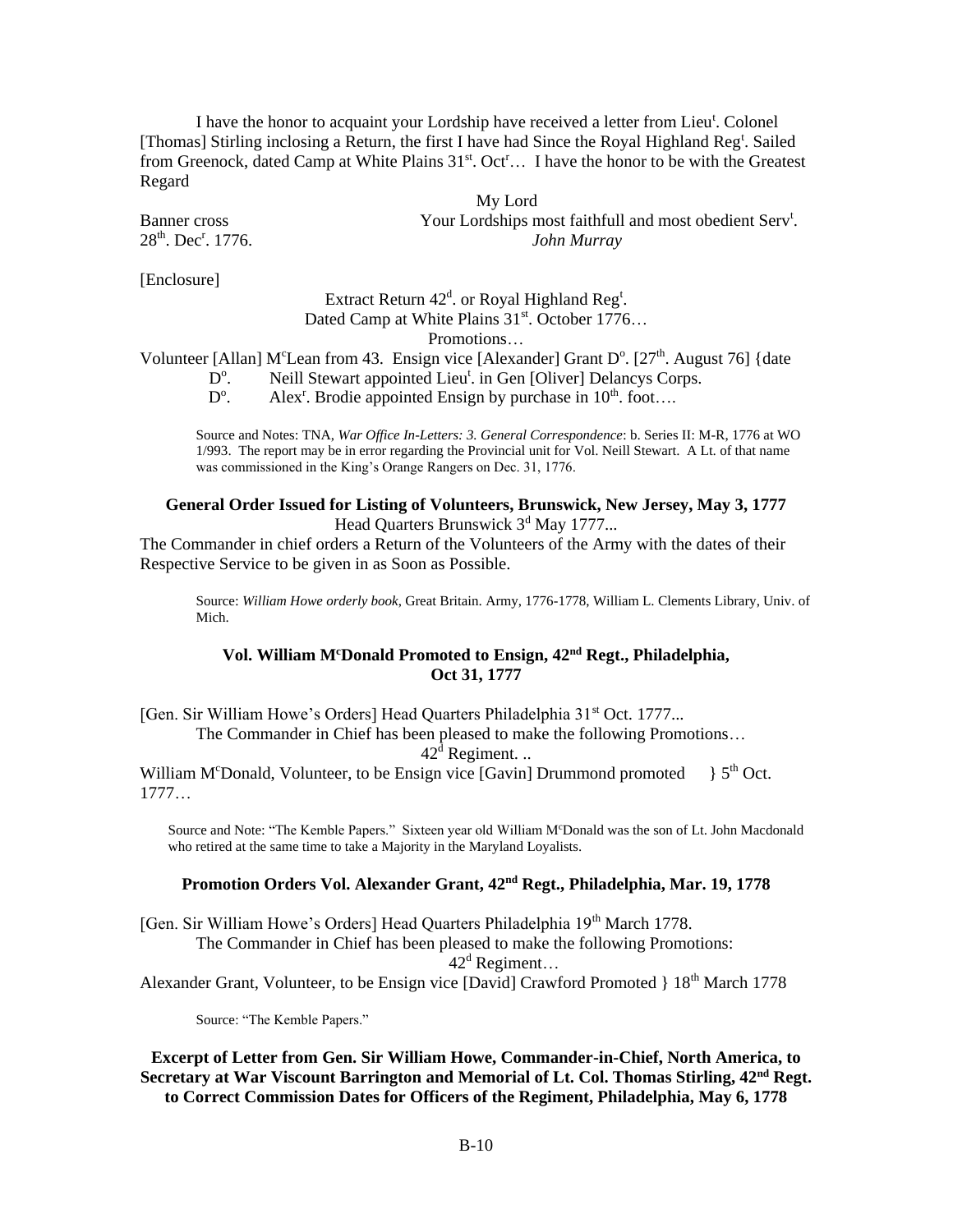My Lord

... The other Memorial is from Lieut. Colonel Stirling of the  $42<sup>nd</sup>$  Regiment, pointing out a mistake in the promotions of Lieut: Lord William Murray, and Ensign Geo: Campbell of that Regiment, which I have rectified by recalling the Commissions first given to those Gentlemen and granting others bearing Date the  $27<sup>th</sup>$  of Sept<sup>r</sup> 1777 presuming upon His Majestys Approbation.

I have the Honor to be Your Lordship's most obedient humble Servant

*W Howe*

Right Honb<sup>le</sup> Lord Viscount Barrington &c &c &c

To His Excellency The Hon<sup>ble</sup> Sir William Howe K.B. General and Commander in Chief of His Majesty's Forces in the Colonies laying on the Atlantic Ocean from Nova Scotia to West Florida inclusive &c &c &c

> The Memorial of Lieu<sup>t</sup> Colonel Stirling Commanding the 42<sup>nd</sup> Regim<sup>t</sup>

Humbly Sheweth

That on the  $27<sup>th</sup>$  of September last year [1777], your Memorialist recommended the Sale of Lieu<sup>t</sup> Dougal Campbell's Commission of said Regiment, and that Ensign Lord William Murray & Volunteer George Campbell might be appointed in the Succession by Purchase.

That soon after a Vacancy having happened in the Regiment by the Promotion of Major [William] Murray, your Memorialist recommended Ensign Gavin Drummond to be Lieutenant and Volunteer William M<sup>c</sup>Donald to be Ensign in that Succession, both which your Excellency was pleased to agree to, and their Commissions have come out accordingly; But by some Mistake Lieu<sup>t</sup> Lord William Murray's Commission and Ensign George Campbell, the first recommended, are dated  $27<sup>th</sup>$  October 1777, and Lieu<sup>t</sup> Drummond & Ensign M °Donald's Commissions are dated the  $5<sup>th</sup>$  October, by which means the latter Officers take Rank of the former, who were first recommended, and senior to them.

Your memorialist therefore pray your Excellency will be pleased to take the same into Consideration, and grant unto Lieu<sup>t</sup> Lord William Murray and Ensign George Campbell their priority of Rank, in such manner as your Excellency may think fit.

Which is humbly submitted, Tho<sup>s</sup> Stirling Lieu<sup>t</sup> Colonel

Philadelphia 6<sup>th</sup> May 1778

Source: TNA, *Papers of Guy Carleton, 1st Baron Dorchester* at PRO 30/55/10 f. 10700 and *War Office In-Letters* at WO 1/10, pp. 389 and 443 and a copy at WO 1/11, pt. 1, p. 489 (f. 245).

#### **Promotion Announcement for Officers of the 42nd Regt., New York, Aug. 19, 1778**

The Commander in Chief has been pleased to make the following promotions...XLII. Volunteer, William Frazer, to be Ensign, vice [Allan]  $M<sup>c</sup>$ Lean, promoted... Volunteer ---- [Kenneth] Callender, to be Ensign, vice [James] Stirling, promoted...

Source: *Royal Gazette* (New York), August 19, 1778.

## **Promotion Orders for 42nd Regt. Officers, Philadelphia, Mar. 19, 1778**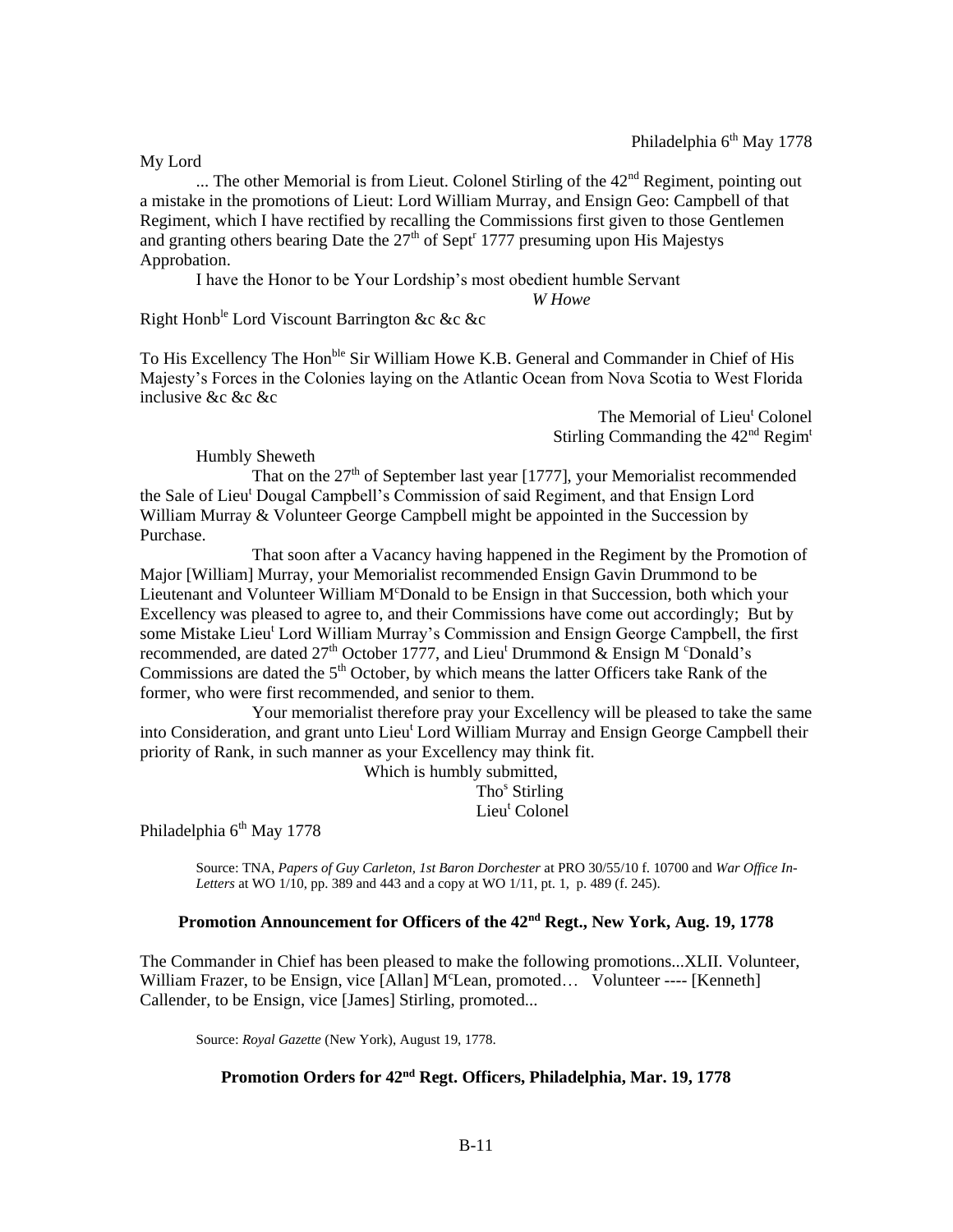[Gen. Sir William Howe's Orders] Head Quarters Philadelphia 19<sup>th</sup> March 1778. The Commander in Chief has been pleased to make the following Promotions:  $42<sup>d</sup>$  Regiment...

Alexander Grant, Volunteer, to be Ensign vice [Daniel] Crawford Promoted } 18<sup>th</sup> March 1778

Source: "The Kemble Papers."

## **Promotion Orders for 42nd Regt. Officers, New York, Nov. 5, 1778**

[Gen. Sir Henry Clinton's Orders] Head Quarters New York 5<sup>th</sup> Nov<sup>r</sup> 1778...

The Commander in Chief is pleased to make the following promotions...

 $42^d$  Regiment...

Volunteer Dugall Campbell to be Ensign vice George Campbell promoted } 18<sup>th</sup> ditto [Oct. 1778] Volunteer John Robertson to be Ensign vice [Hugh] Fraser promoted  $\downarrow$  19<sup>th</sup> ditto...

Source: "Orders, 1778-1782," *Sir Henry Clinton Papers*, Vol. 266, William L. Clements Library, Univ. of Mich.

## **42nd Regt. Officer Commission List from the Regimental Agents, London, About Mar. 9, 1779**

List of the Officers of the  $42<sup>d</sup>$  or Royal Highland Regim<sup>t</sup> of Foot Commanded by the R<sup>t</sup> Hon<sup>ble</sup> Gen<sup>1</sup> Lord John Murray...

Since making out this List, we have just  $\text{rec}^d$  advice at the War Office of the following promotions made by  $S<sup>r</sup>$  Henry Clinton... W<sup>m</sup> Fraser Volunteer to be Ensign vice Allan McLean  $^{\circ}$  D<sup>o</sup> [3 Aug<sup>t</sup> 78] [Kenneth] Callander Volunteer to be Ensign vice Stirling  $^{\rm o}$  D<sup> $^{\rm o}$ </sup>

List of Promotions Sent in [Regt. Agent] M<sup>r</sup> [Alexander] Andersons letter 9<sup>th</sup> March 1779... John Robertson Vol<sup>r</sup> to be Ensign vice H. [Hugh] Fraser 19 D<sup>o</sup> [Oct. 1778]...

Source: *Lord John Murray Papers*.

## **2 nd Battalion, 42nd Regt. Officer Commission List from Regimental Agent, London, Approximately Sept. 20, 1779**

List of Officers of the  $2<sup>d</sup>$  Batt<sup>n</sup> of the  $42<sup>d</sup>$  or Royal Highland Regiment

| Colonel | Lord John Murray                         |                                                          |
|---------|------------------------------------------|----------------------------------------------------------|
|         | Lieu <sup>t</sup> Colonel Norman MacLeod | $25th$ Sept <sup>r</sup> 1778 Major 73 <sup>d</sup> Foot |

Ensigns

[Sgt.] John Stewart Volunteer in the  $42<sup>d</sup>$  on his way to join...

Source and Notes: *Lord John Murray Papers*. Vol. John Stewart, who had been a prisoner of war before he escaped, was thought to have died and was deleted before joining the 2nd Bn.

## **Letter from Secretary at War Charles Jenkinson to Gen. Sir Henry Clinton, Commanderin-Chief, North America Regarding Officers for the 2nd Battalion, 42nd Regt., London, Nov. 5, 1779**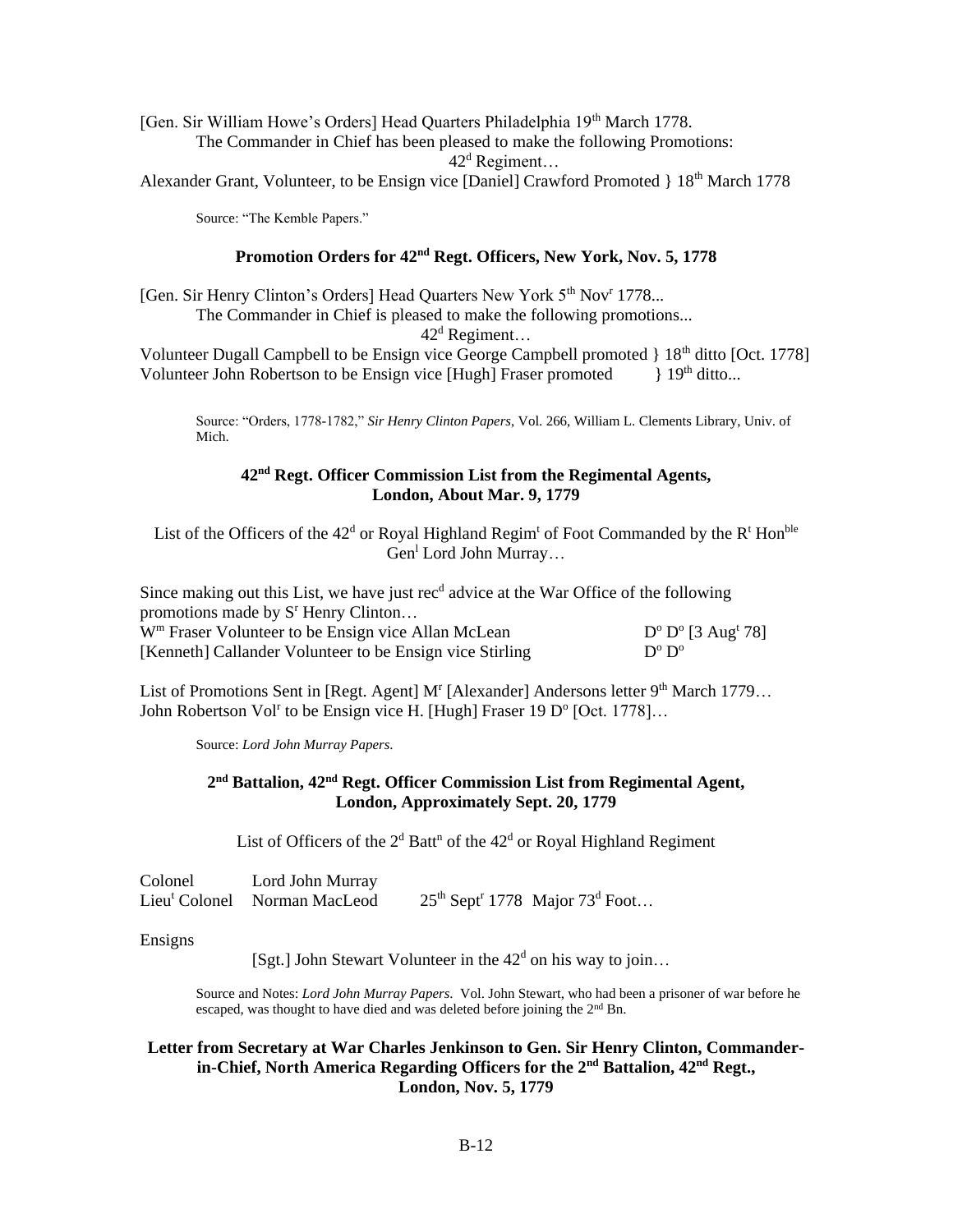His Majesty having been pleased to direct a Second Batt<sup>n</sup>... to be raised and added to the 42<sup>d</sup> /or R H / Regim<sup>t</sup> of Foot commanded by Lord John Murray... I have the honor to acquaint you therewith, and to signify to you His Majesty's Pleasure, that of the Service will permit, you will allow… John Stewart Volunteer, acting as Sergeant in Lord John Murray's Company, who are now serving with the Forces under your Command, and who are proposed to have Commissions in the said second Battalion, to return home from  $N^{\circ}$ . America, that they may be assisting in raising the men wanted to complete the New Battalion to its Establishment.

I have the honor to be Sir &c

General Sir H. Clinton C Jenkinson &c &c &c

New York

Source and Note: TNA, *War Office, Out-letters, America*, 1777-1780, WO 4/274, p. 250 ( f. 126). Unfortunately, Sgt. and Vol. John Stewart, who had been a prisoner of war before he escaped, was thought to have died and was deleted before joining the 2<sup>nd</sup> Bn.

#### **General Order Issued for Lists of Volunteers, New York, Nov. 24, 1779**

Head Quarters New York 24<sup>th</sup> Nov<sup>r</sup> 1779...

Memorandum

Unless the reports respecting Volunteers are made by the Command<sup>g</sup> officers of Corps, with which they serve Specifying their time of Service, no promotions of Volunteers can take place …

Source: "Orders, 1778-1782," *Sir Henry Clinton Papers*, Vol. 266, William L. Clements Library.

## Letter from Retired-Maj. James M<sup>c</sup>Pherson, 42<sup>nd</sup> Regt., to Secretary at War Charles **Jenkinson, Regarding His Son's Commission in the 2nd Battalion, 42nd Regt., Perth, Mar. 21, 1780**

Right Hon<sup>ble</sup> Sir

Permit me to use the freedom of informing you that Lord John Murray about a month ago did a son of mine the honor of appointing him an Ensign in his  $2<sup>d</sup>$ . Bat:  $-A$  few days ago I waited of His Lordship here and in the course of conversation he was pleased to inform me that as my Son was the last En<sup>s</sup>. appointed by him to his  $2<sup>d</sup>$ . Bat: that of course he must be the youngest in the Bat: – As it is your province to Settle the rank of the Army may I presume to inform you that my son was for some time a Volunteer in one of the Additional Companys of his Lordship's 1<sup>st</sup>. Bat: – which in my weak opinion Should intitle him to Rank preferable to those never in the Service or at least equal chance with them  $-$  in this I may be wrong but cannot help having an opinion – therefore begs leave to submit the fate of my Son to you Sir – who is the fountain head for Settling these matters – if you are pleased to honor me with a return of this letter – my Direction – late Major  $42^d$ . Reg<sup>t</sup>. Glasgow – pardon this presumption – I have the honor to be with the utmost Respect – Right Hon<sup>ble</sup> Sir

Your Most obed<sup>t</sup>  $\&$  most humble Serv<sup>t</sup> Perth 21st March 1780 *James M<sup>c</sup>Pherson*

[WO response outline on reverse]

Sir, I am to ack. &c The Commandant of a New Corps is always allowed to settle the Rank of such of his Ensigns as are not already in the Service, And I should not conceive that your Son can be reckoned to have been in the [illegible: Service?] by being a Volunteer with a Recruiting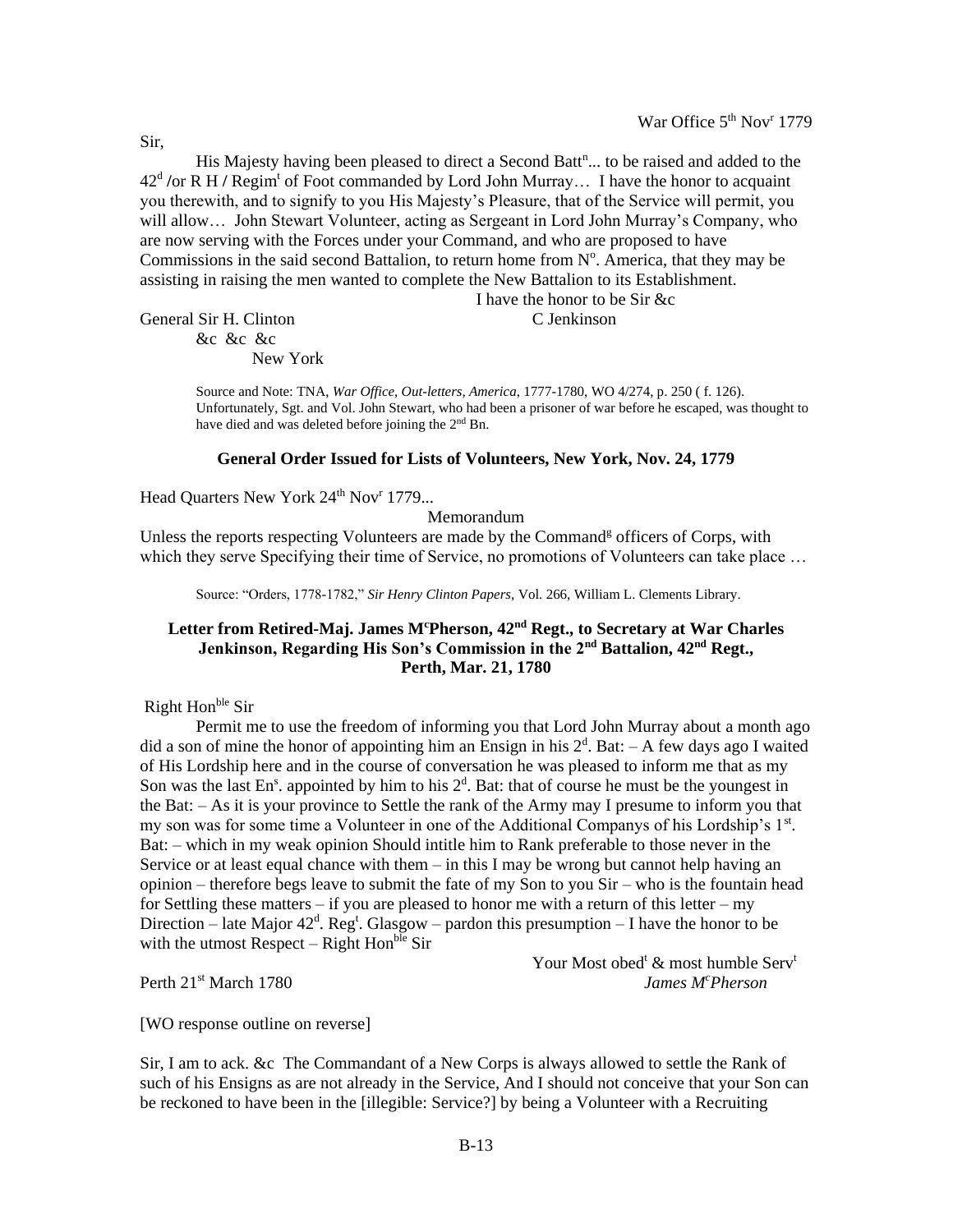Company at home – this question however will not be determined by me, but by Lord [Jeffery] Amherst

Source: TNA, *War Office In-Letters, 3. General Correspondence: b. Series II: N-W, 1780* at WO 1/1009, p. 323.

#### **General Order Issued for Listing of Volunteers and Recommendations, Charleston, South Carolina, Mar. 22, 1780**

Head Quarters James Island 22<sup>d</sup> March 1780...

The Commanding Officers of Regim<sup>s</sup> are requested to give in to the Deputy Adjutant Gen<sup>1</sup> return of such officers as are desirous to purchase, and also of the Volunteers attached to their several Corps, with their time of service and with such Recommendation as they may deserve to the Commander in Chiefs Attention.

Source: "Orders, 1778-1782," *Sir Henry Clinton Papers*, Vol. 266, William L. Clements Library.

## **Promotion Orders for 42nd Regt. Volunteers, Williams's House, South Carolina, Apr. 18, 1780**

[Gen. Sir Henry Clinton's Orders] Head Quarters Williams's House 18 April 1780 The Commander in Chief is pleased to make the follow<sup>g</sup> Promotions...

 $42^d$  Regiment...

| James Ashton [Alston] Volun <sup>r</sup> to be Ens <sup>n</sup> vice [Alexander] Grant promoted | $24$ d <sup>o</sup> . [Aug 79.] |
|-------------------------------------------------------------------------------------------------|---------------------------------|
| $Wm$ Frazier Volun <sup>r</sup> to be Ens <sup>n</sup> vice $Wm$ Frazer $Do$                    | $-25 d^{\circ}$ .               |
| David Sutherland Volunteer to be Ensign vice [Henry] Graham                                     | 2 Feb 79                        |

Source: "Orders, 1778-1782," *Sir Henry Clinton Papers*, Vol. 266, William L. Clements Library, Univ. of Mich.

## **Excerpt of Promotion List from Gen. Sir Henry Clinton, Commander-in-Chief, North America for King George III's Approval, with 42nd Regt. Volunteers Before Charleston, May 9, 1780**

List of Promotions humbly submitted for His Majesty's Approbation in the Army in North America under the Command of General Sir Henry Clinton K.B. 9th May 1780...  $42^d$  Regiment...

James Alston, Volunteer, to be Ensign, vice William Fraser promoted 24<sup>th</sup> ditto.[Aug<sup>t</sup>. 1779.] William Fraser, Volunteer, to be Ensign, vice William Fraser promoted  $25<sup>th</sup>$  ditto. David Sutherland, Volunteer, to be Ensign, vice [Henry] Graham, promoted  $2<sup>d</sup>$  Feb<sup>y</sup>. 1779... H Clinton

Source and Note: Brooklyn Historical Society, *Manuscript Collection Book 42,* folio # 27. Capt. Harry Munro served as a Lt. in the 42nd Regt. earlier in the war.

#### **General Order Issued for Quarterly Reports of Volunteers and Recommendations, Philipsburg, New York, June 30, 1780**

General Orders, Phillipsburg: 30<sup>th</sup> June 1780...

Returns will in future be expected every three months of Officers desirous to purchase and of volunteers serving with the different Corps expressing the date of Commissions, and time of service, together with such recommendations as the Commanding Officer may think proper to Add. Returns as above are to be given in the  $1<sup>st</sup>$  July...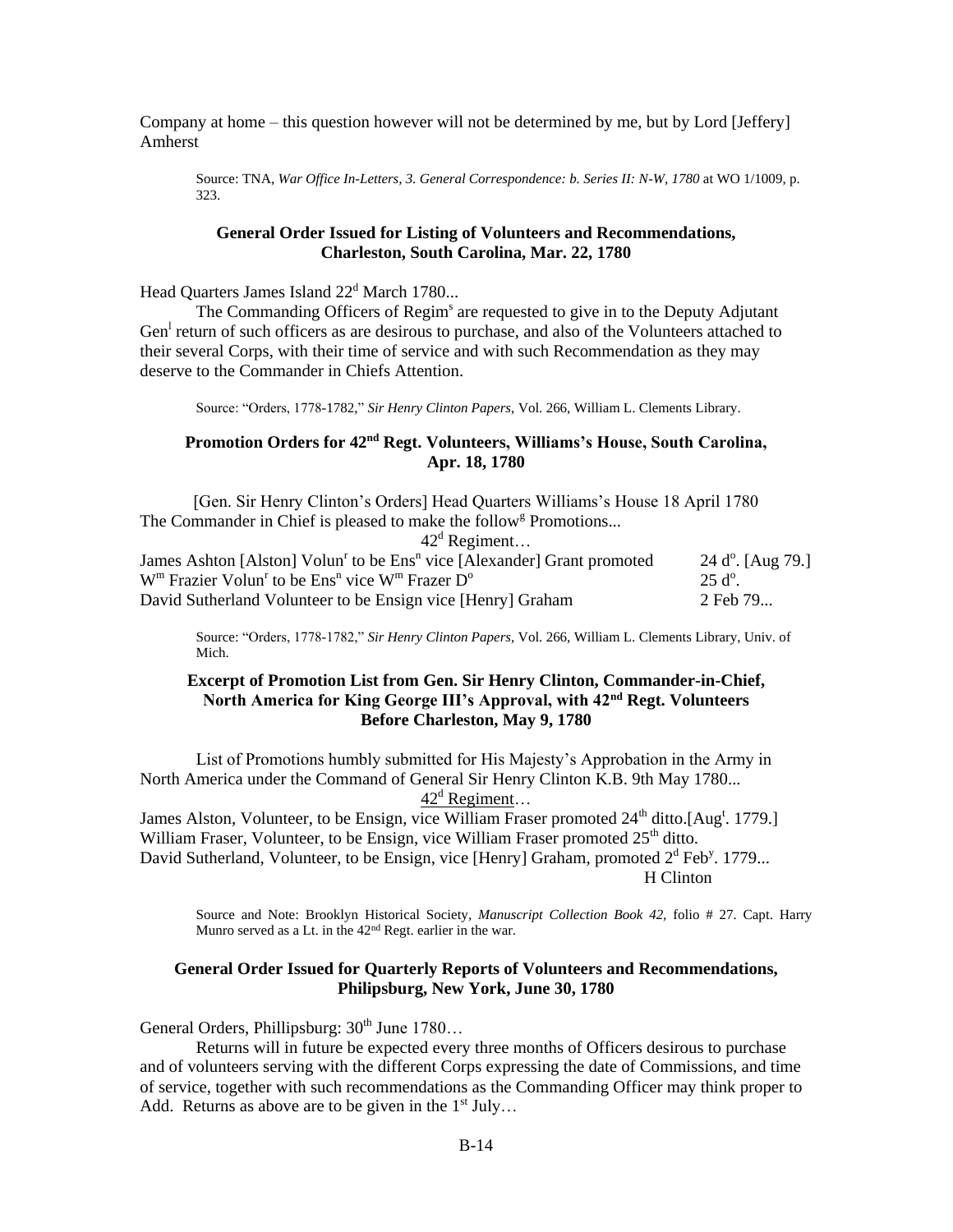Source: "Orders, 1778-1782," *Sir Henry Clinton Papers*, Vol. 266, William L. Clements Library.

#### **General Order Issued Providing Gen. Sir Henry Clinton's Guidance on Duties of Volunteers, New York, July 14, 1780**

## Head Qrs New York 14<sup>th</sup> July 1780...

His Excellency the commander in chief observes in the return of Volunteers delivered to him, the Names of several persons serving in other capacities, the General will be happy through the command<sup>g</sup> Officers of Corps to hear the Military merit of Gentlemen of every description and the preferment they are thought deserving of but by Volunteers His Excellency can only understand young Gentlemen serving in the Ranks at their own Expense & expecting preferment from their good behavior...

Source: "Orders, 1778-1782," *Sir Henry Clinton Papers*, Vol. 266, William L. Clements Library.

## **Promotion Order for Vol. William Fraser to be Ensign in the 42nd Regt., New York, Sept. 13, 1780**

[Gen. Sir Henry Clinton's Orders] Head Qrs N Y 13<sup>th</sup> Septem<sup>r</sup> 1780...

The Commander in Chief has been pleased to make the following promotions.  $42<sup>nd</sup>$  Reg<sup>t</sup>:

Volun<sup>r</sup> W<sup>m</sup> Fraser, to be Ensign by purchase vice [Alexander] Home who retires}  $13<sup>th</sup>$  Feb 1780...

Source and Note: "Orders, 1778-1782," *Sir Henry Clinton Papers*, Vol. 266, William L. Clements Library, Univ. of Mich. Fraser's promotion is listed in the annotated War Office copy of the annual Army List for 1780 (WO 65.30, f. 108) as *"13 Sept 80."* Ens. Fraser was the son of Lt. and Adjutant Hugh Fraser.

. . .

## **Promotion Announcements 42nd Regt., London, Jan. 9. 1781**

*War-Office, January 9, 1781...*

42d Regiment of Foot… Ditto, Volunteer William Fraser to be Ensign, vice Alexander Home.

> Source and Note: *London Gazette*, Jan. 9, 1781 p. 2. There were three William Frasers serving as subalterns in the regiment during this period. The reader is referred to App. A, Officer Biographies to differentiate among the three officers.

### **Promotion Orders for 42nd Regt. Officers, New York, Feb. 8, 1781**

[Gen. Sir Henry Clinton's Orders] Head Qrs NY 8<sup>th</sup> Febru<sup>y</sup> 1781...

His Excellency the commander in chief has been pleased to make the following Promotions...

 $42^d$  Regiment...

Volunteer Will<sup>m</sup> Edmonstone, to be Ensign vice [Kenneth] Calender promoted}  $d^{\circ}$ . [31<sup>st</sup> Dec<sup>r</sup> 1780.] ...

Source: "Orders, 1778-1782," *Sir Henry Clinton Papers*, Vol. 266, William L. Clements Library, Univ. of Mich.

## **Promotion Orders for Brevet-Adj. James Rose, 42nd Regt., New York, Apr. 5, 1781**

[Gen. Sir Henry Clinton's Orders] Head Ors N York 5<sup>th</sup> April 1781...